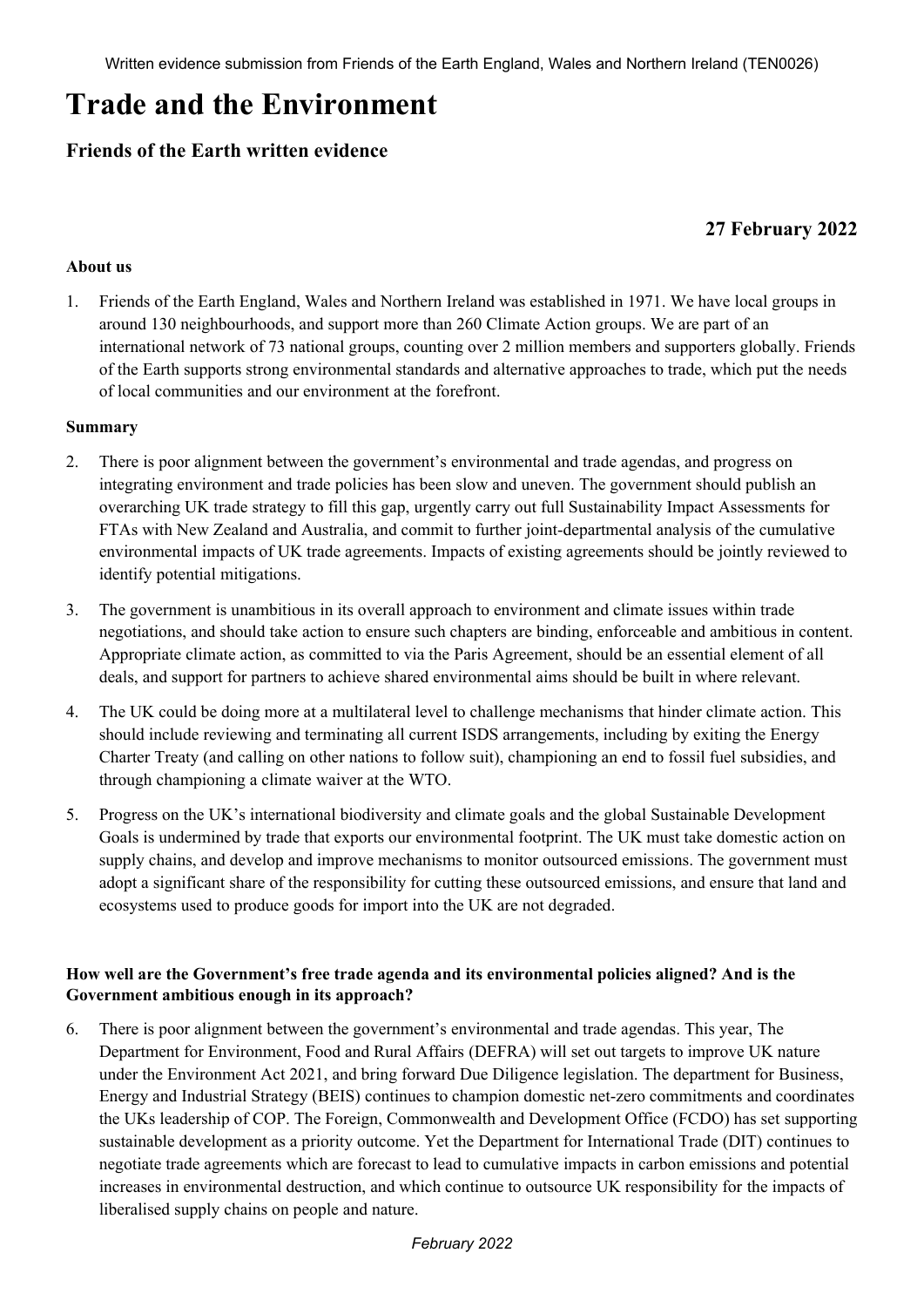Written evidence submission from Friends of the Earth England, Wales and Northern Ireland (TEN0026)

- 7. In the UK, advancing these aims should begin with creating an enabling environment for trade negotiations. This should include publication of a trade strategy that formally aligns UK trade policy with the achievement of international commitments relating to climate, biodiversity and international development. As Carolyn Deere Birkbeck notes, the predictability and transparency of a consistent trade policy framework that clearly intersected with climate aims would likely be welcomed by business.<sup>1</sup>
- 8. The current 'deal-by-deal' approach does not ensure that the overarching effect of trade agreements deliver for UK's goals in all policy areas, including FCDO aims and Paris Agreement commitments. It means that Impact Assessments fail to consider the cumulative impact of multiple trade agreements, or to adequately consider how they might undermine UK environment commitments – even if not directly requiring the legislative amendment of UK protections. And it weakens the hand of UK negotiators by leaving them unable to point to clear, domestic red lines. Conversely, it is common practice for US negotiators<sup>2</sup> to refer to legislation passed under the Trade Promotion Authority which sets out the limits for what can be done in trade deals during negotiations.
- 9. Environmental aims should shape the process of determining trade partners, the remit of negotiations, and the core elements of the final agreement. FTAs themselves should be aligned with environmental policy, which may mean rethinking specific provisions across agreements to bring them in line with achieving climate and environmental goals. The scope of individual FTAs should be limited to ensure trade does not impinge on domestic environmental regulation, and international cooperation around climate and the environment should take place in non-trade dominated forums.
- 10. The government is not ambitious enough in its overall approach to trade negotiations. While the EU-UK Trade and Cooperation Agreement contains provisions specifying climate action as an 'essential element' of the deal, the UK has not sought to replicate this in negotiations with other partners. It is notable that direct references to a limit of 1.5 degrees warming were absent from the UK-Australia FTA, and despite featuring in the New Zealand FTA, action to meet this limit is 'affirmed', rather than guaranteed.

## **To what extent have the Department for International Trade and UK Export Finance changed their working practices in order to bring together the Government's environment and trade policies?**

- 11. **DIT:** While DIT has taken a number of actions to bring specific environmental considerations to bear on trade policy, progress as been patchy and slow. For example, despite establishing the original Trade and Agriculture Commission (TAC), which reported in March 2021, and a Board of Trade, which published a report into green trade in July 2021, DIT was slow to respond to the TAC and appears to have taken no specific action to further the environmental recommendations of either advisory body.
- 12. DIT have also established a range of stakeholder consultation mechanisms, including a Strategic Trade Advisory Group (STAG) and Thematic Working Groups (TWGs). However, we note that the STAG was initially set up without an environment and climate representative – an omission not rectified until October 2020 – and requirements for strict confidentiality agreements have limited participation in TWGs. Updates provided at quarterly stakeholder roundtables and in Parliament have been extremely high level, and provide little opportunity to engage in the detail of possible environmental impacts.
- 13. **UKEF:** In December 2020, Prime Minister Boris Johnson announced an end to support for overseas fossil fuel projects via UKEF<sup>3</sup>. However, this commitment does not directly cover support provided via other government departments or institutions including the Private Infrastructure Development Group (PIDG) or the CDC Group, nor projects already in the development phase. And it provides exemptions for continued support of gas power and infrastructure. This means the \$1 billion already pledged by the UK to support a liquefied natural gas project in Mozambique is unaffected, and these loopholes will allow for future investment in other,

<sup>1</sup> [Greening](https://wedocs.unep.org/bitstream/handle/20.500.11822/36281/GITPF.pdf) [International](https://wedocs.unep.org/bitstream/handle/20.500.11822/36281/GITPF.pdf) [Trade](https://wedocs.unep.org/bitstream/handle/20.500.11822/36281/GITPF.pdf), Carolyn Deere Birkbeck, 2021

<sup>&</sup>lt;sup>2</sup> <https://greenallianceblog.org.uk/2021/06/10/how-can-the-uk-be-a-credible-trading-nation-without-a-trade-policy/>

<sup>&</sup>lt;sup>3</sup> Press release: [PM](https://www.gov.uk/government/news/pm-announces-the-uk-will-end-support-for-fossil-fuel-sector-overseas) [announces](https://www.gov.uk/government/news/pm-announces-the-uk-will-end-support-for-fossil-fuel-sector-overseas) [the](https://www.gov.uk/government/news/pm-announces-the-uk-will-end-support-for-fossil-fuel-sector-overseas) [UK](https://www.gov.uk/government/news/pm-announces-the-uk-will-end-support-for-fossil-fuel-sector-overseas) [will](https://www.gov.uk/government/news/pm-announces-the-uk-will-end-support-for-fossil-fuel-sector-overseas) [end](https://www.gov.uk/government/news/pm-announces-the-uk-will-end-support-for-fossil-fuel-sector-overseas) [support](https://www.gov.uk/government/news/pm-announces-the-uk-will-end-support-for-fossil-fuel-sector-overseas) [for](https://www.gov.uk/government/news/pm-announces-the-uk-will-end-support-for-fossil-fuel-sector-overseas) [fossil](https://www.gov.uk/government/news/pm-announces-the-uk-will-end-support-for-fossil-fuel-sector-overseas) [fuel](https://www.gov.uk/government/news/pm-announces-the-uk-will-end-support-for-fossil-fuel-sector-overseas) [sector](https://www.gov.uk/government/news/pm-announces-the-uk-will-end-support-for-fossil-fuel-sector-overseas) [overseas](https://www.gov.uk/government/news/pm-announces-the-uk-will-end-support-for-fossil-fuel-sector-overseas)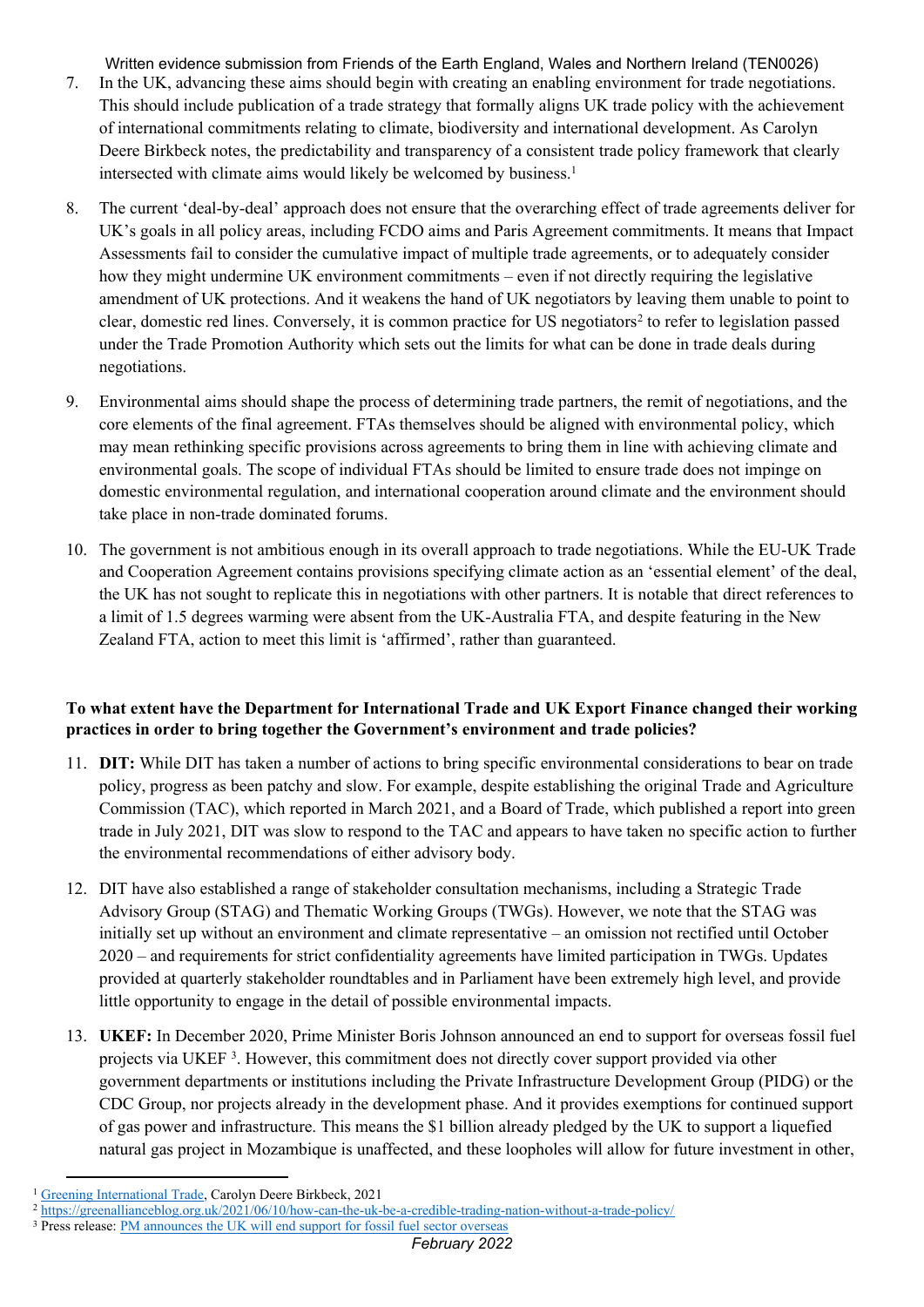Written evidence submission from Friends of the Earth England, Wales and Northern Ireland (TEN0026) similar projects. Up to 94% of CDC's investments in fossil fuels would not be excluded due to exemptions within the policy, and together, the CDC Group and PIDG would be able to maintain existing investments currently totalling well over US\$1 billion – with no bar on future investments. The UK government must urgently end all forms of funding for fossils fuels overseas, and close identified loopholes in this commitment.

## **What might be the impacts of measures introduced by the UK's trading partners designed to reduce reliance on carbon-intensive fossil fuels – for example carbon border adjustment mechanisms – on UK trade? And what could a UK carbon border adjustment mechanism mean for its imports and exports?**

- 14. If UK trading partners implement carbon border adjustment mechanisms (CBAM) and the UK does not follow suit, the UK could become a destination for high-carbon exports. Importing such goods would not only increase the carbon footprint of UK consumption but would also undercut UK producers and manufacturers who are subject to the UK Energy Trading Scheme (ETS). Additionally, given the UK ETS, UK exports would not become any more economically competitive in comparison to goods from countries with a CBAM in place unless government actively reversed or restricted UK decarbonisation. This would threaten UK climate commitments while increasing the costs of trading with markets operating a CBAM.
- 15. However, CBAMs are not a silver bullet, and more work will need to be done to identify approaches that combine equity, feasibility and improved environmental outcomes prior to the UK determining the most appropriate path. In her 2021 report, Greening International Trade, Carolyn Deere Birkbeck concludes: "While several proposals exist on ways to design border carbon adjustments (BCAs) that are effective, fair, transparent and compatible with WTO rules, key political tasks are to avoid unnecessary discrimination between domestic producers and importers, support trading partners in the transition to decarbonization, and acknowledge BCAs as just one item of a broader agenda for aligning trade policy with climate goals"<sup>4</sup> .
- 16. It would also be counterproductive to limit focus to the UK's global carbon footprint without considering global ecological footprint, or apply a blanket CBAM. While the carbon footprint of agri-food imports is higher than the average, and food and farming are estimated to be responsible for around 30% of global greenhouse gas emissions<sup>5</sup>, the sector also has wider impacts on the environment and biodiversity, including soil quality and water scarcity<sup>6</sup>. Accounting for GHG emissions but not these impacts could lead to perverse outcomes, as it would incentivise industrial farming, with associated impacts on the environment, animal welfare and public health. A conventional CBAM would therefore be inappropriate for application to the food and farming sector.
- 17. If the UK government is to consider a CBAM, it should first conduct a full scoping project to inform proposals which would:
	- a. Act as part of a package of measures to prevent the UK offshoring emissions or ecological impacts to help reach domestic net zero
	- b. Be paired with the systemic transformation needed to erase north-south inequality and support a just transition
	- c. Prevent or mitigate impacts on developing countries, and focus responsibility on the UK, as the importing (developed) country
	- d. Include transitionary support, cooperation, and funding to help LEDCs develop in a decarbonised way, with CBAM funds used to support climate finance

**What are the benefits and costs of the UK's approach to environmental and climate change commitments in free trade negotiations to date? And to what extent might the inclusion of Investor-State Dispute Settlement clauses in free trade agreements affect the UK's climate change policies?** 

<sup>4</sup> [Greening](https://wedocs.unep.org/bitstream/handle/20.500.11822/36281/GITPF.pdf) [International](https://wedocs.unep.org/bitstream/handle/20.500.11822/36281/GITPF.pdf) [Trade](https://wedocs.unep.org/bitstream/handle/20.500.11822/36281/GITPF.pdf), Carolyn Deere Birkbeck, 2021

<sup>5</sup> <https://news.un.org/en/story/2021/03/1086822>

<sup>6</sup> [https://wwf.panda.org/wwf\\_news/?2660466/nature-finance-risk-and-agriculture](https://wwf.panda.org/wwf_news/?2660466/nature-finance-risk-and-agriculture)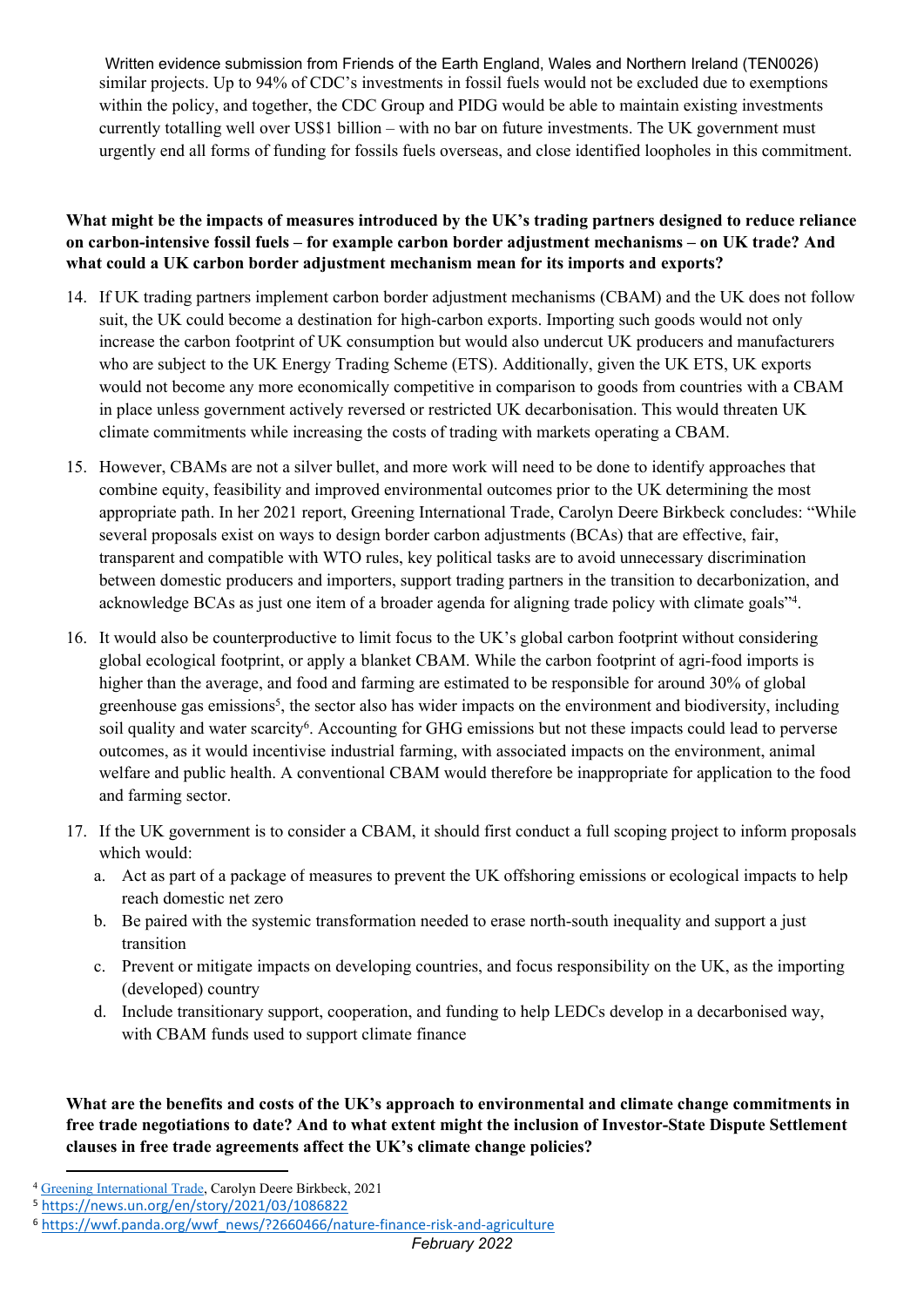Written evidence submission from Friends of the Earth England, Wales and Northern Ireland (TEN0026)

- 18. **Overall approach:** The UK's approach to environmental commitments in negotiations to date has been unambitious, and, as outlined above, hindered by the lack of an overarching government trade policy. Firstly, during the 'rollover' of existing EU trade agreements, no efforts were made to increase cohesion with environmental aims, establish discussion on new sustainability provisions or increase the effectiveness and enforceability of existing clauses. This means that opportunities to better support trade partners to meet environmental objectives, or to challenge unsustainable practices, were missed.
- 19. Secondly, where new agreements have been negotiated, levels of ambition have been disappointing and shaped by the priorities of trade partners. For example, Australia's poor track record on environmental issues appears to have influenced UK government aims within the UK-Australia FTA. Ahead of negotiations with New Zealand, the UK government set a headline objective to "seek sustainability provisions, including on environment and climate change, that meet the shared high ambition of both parties on these issues". The version of this objective published in regard of the Australia negotiations omitted the word 'high' from this sentence. If replicated, this unambitious approach will undermine UK climate and international biodiversity aims.
- 20. Thirdly, in removing tariffs and quotas on agri-food products, without setting in place UK standards or mechanisms to prevent the import of goods produced to lower standards, the UK's first full FTA with Australia set a worrying precedent for future negotiations. It suggests that the UK will disregard the climate record of potential trade partners and the environmental impacts of their imports, while simultaneously allowing the undermining of domestic standards. Brazil and the US, both of whom have lower standards than the UK, will likely demand similar terms to this deal. This could lead to the undermining of UK domestic standards and future threats to import standards.
- 21. Finally. even where partners are publicly committed to a progressive approach to the trade-environment nexus, as in the case of New Zealand, commitments within the environment chapter remain focused on the reaffirmation of existing agreements and are couched in non-binding language. Neither the Australia nor the New Zealand deal replicate the approach of the EU-UK Trade and Cooperation Agreement (TCA) in making climate change an 'essential element' of the deal. While the New Zealand text does include a helpful article on climate change (22.6<sup>7</sup> ), affirming commitment to the Paris Agreement and a 1.5 degree warming target, it does not go as far as to commit each party to appropriate action in a way that would be enforceable. This failure to hold partners to account for their international climate and environment commitments undermines other, welcome, moves to increase the applicability of Dispute Settlement Mechanisms to cover commitments made under trade and sustainability chapters.
- 22. **ISDS:** The inclusion of Investor-State Dispute Settlement (ISDS) clauses in trade agreements seriously undermines the UK's ability to affect policy and regulatory change to support the flight against climate change.
- 23. Investment chapters in FTAs, alongside Bilateral Investment Treaties and the WTO's Trade Related Investment Measures agreement, offer significant protections to international investors. These provisions directly conflict with efforts to phase out fossil fuels and improve environmental standards. UK companies are currently taking action under Investor State Dispute Settlement (ISDS) mechanisms against both the Slovenian and the Italian governments for making decisions in line with domestic environmental priorities that were seen to impact negatively on investors<sup>8</sup>. ISDS has been used by businesses to challenge water pollution controls in Germany, a ban on fracking in Canada, and various regulations on mining in East Asia and South America<sup>9</sup>.
- 24. In 2021, the Sabin Center, Grantham Research Institute and Hasselt University collaborated to identify climate-related ISDS cases, finding 13 filed between 2012 and the present. They noted that while these cases

<sup>7</sup> [https://assets.publishing.service.gov.uk/government/uploads/system/uploads/attachment\\_data/file/1057671/uk-new-zealand](https://assets.publishing.service.gov.uk/government/uploads/system/uploads/attachment_data/file/1057671/uk-new-zealand-free-trade-agreement-chapter-22-environment.pdf)[free-trade-agreement-chapter-22-environment.pdf](https://assets.publishing.service.gov.uk/government/uploads/system/uploads/attachment_data/file/1057671/uk-new-zealand-free-trade-agreement-chapter-22-environment.pdf)

<sup>8</sup> [Ascent](https://www.investegate.co.uk/article.aspx?id=202103191656549281S) [resources](https://www.investegate.co.uk/article.aspx?id=202103191656549281S) issued notice of a move from arbitration to a formal dispute against the Slovenia government in March 2021. [Rockhopper](https://investmentpolicy.unctad.org/investment-dispute-settlement/cases/800/rockhopper-v-italy) has been in a formal dispute with the Italian government since 2017

<sup>&</sup>lt;sup>9</sup> Trade Justice Movement, [Shaping](https://www.tjm.org.uk/resources/briefings/shaping-future-uk-trade-policy-investment-protection-provisions) [future](https://www.tjm.org.uk/resources/briefings/shaping-future-uk-trade-policy-investment-protection-provisions) [UK](https://www.tjm.org.uk/resources/briefings/shaping-future-uk-trade-policy-investment-protection-provisions) [trade](https://www.tjm.org.uk/resources/briefings/shaping-future-uk-trade-policy-investment-protection-provisions) [policy:](https://www.tjm.org.uk/resources/briefings/shaping-future-uk-trade-policy-investment-protection-provisions) [Investment](https://www.tjm.org.uk/resources/briefings/shaping-future-uk-trade-policy-investment-protection-provisions) [Protection](https://www.tjm.org.uk/resources/briefings/shaping-future-uk-trade-policy-investment-protection-provisions) [Provisions,](https://www.tjm.org.uk/resources/briefings/shaping-future-uk-trade-policy-investment-protection-provisions) September 2020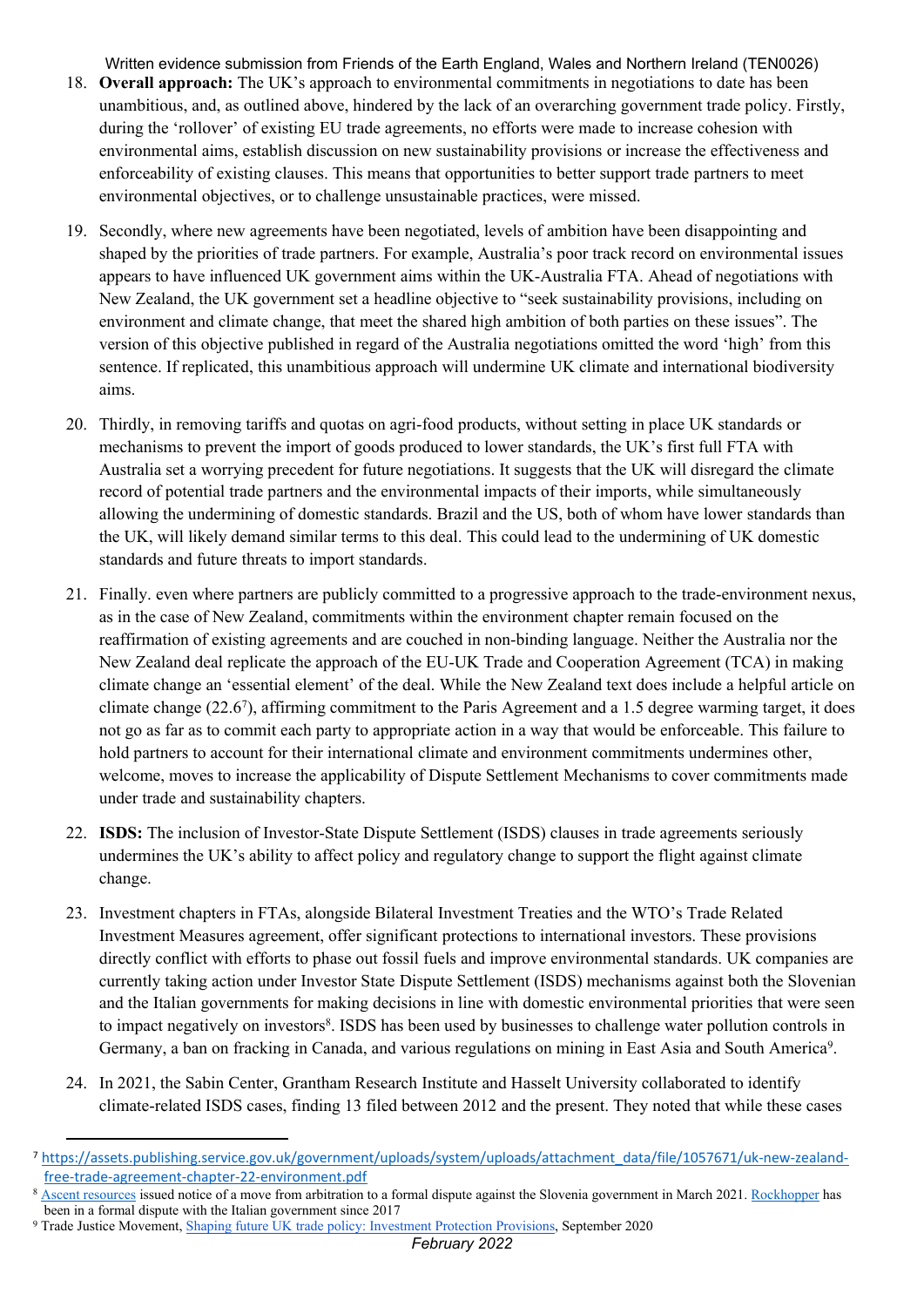Written evidence submission from Friends of the Earth England, Wales and Northern Ireland (TEN0026) do not always contain explicit references to climate change, they all relate directly to the introduction, withdrawal or amendment of a policy measure explicitly developed to meet a country's climate goals, and can be broken down into 3 categories – demands for states to compensate businesses for introducing climate measures, removing climate measures, or taking decisions relating to the giving of environmental permits. Compensation demands relating to the removal of climate measures appear to respond primarily to the phasing out of support originally designed to make renewable energy more competitive. Given this, the most likely areas for future claims in a world striving to limit warming to 1.5 degrees would be in opposing action taken to further climate and environmental goals. The report authors concluded: "Aligning national policies with climate needs will inevitably affect investments in the field of fossil fuel infrastructure right across the supply chain. Therefore, the more compelling the need to adopt ambitious and abrupt measures to pursue climate objectives, the higher the risk of ISDS cases being brought against host States."<sup>10</sup>

- 25. ISDS has also been linked to a chilling effect on the development of new regulation driven by climate policy even where formal cases are not launched or are dropped in the pre-action stage. While evidence about how the threat of ISDS action impacts policy development outside of the public domain is limited, a 2017 study focusing on investment treaties in Canada found that concerns relating to trade and investment agreements, particularly ISDS, featured highly in government decision-making processes relating to new regulation. Officials in environment-related ministries said possible investor litigation had a "huge impact" on decisionmaking. The report authors assert that their research suggest that following initial, public, ISDS cases, government may "adapt their decision-making to avoid ISDS risks by vetting proposals internally".<sup>11</sup>
- 26. There is now a real risk that ISDS will become a vehicle for challenging new regulations that are essential for fighting climate change. These could include action to discontinue fossil fuel subsidies, introduce stricter controls on emissions, enact policies which limit or deny permits for fossil fuel extraction or infrastructure, phase out specific energy sources, and implement decisions which lead to the 'stranding' of fossil fuel reserves. China and India have both proposed using such tools to pursue their international climate objectives.
- 27. The UK did not include ISDS in its recent trade agreements with Australia, Japan or New Zealand. However, the UK would have to seek explicit side-letters in CPTPP to be exempt, and the government has not yet committed to do so.<sup>12</sup> It is also unclear how ISDS will be approached in relation to India or the Gulf States – as initial headline objectives for the India deal include securing "sufficient protections [for] UK investors"<sup>13</sup>, and ISDS is not specifically ruled out in either. **The UK should adopt a no-ISDS position in all future trade** negotiations. A full review of all current UK ISDS exposure should be carried out, and action taken to **suspend provisions or terminate relevant agreements, including the Energy Charter Treaty.**

#### **By what measures should the environmental impacts of new free trade agreements be assessed?**

- 28. We find the government's current approach to impact modelling and assessment lacking. For example, whilst the impact assessment for the Australia deal recognises that agricultural activities, especially beef and dairy production, contribute to deforestation in Australia, it does not consider emissions due to deforestation and land use change, nor the wider impacts on biodiversity, water and air quality. Opportunities to prevent or mitigate impacts may have therefore been missed, and may be inadequately monitored in future.
- 29. The UK government also failed to conduct new full Sustainability Impact Assessments for FTAs 'rolled over' from membership of the EU. This is problematic, because many of these agreements have been in force for a long time, while approaches to sustainability and the tangible impacts of trade have evolved. EU impact

<sup>&</sup>lt;sup>10</sup> I[nvestor-State](https://www.lse.ac.uk/granthaminstitute/news/investor-state-dispute-settlement-as-a-new-avenue-for-climate-change-litigation/) [Dispute](https://www.lse.ac.uk/granthaminstitute/news/investor-state-dispute-settlement-as-a-new-avenue-for-climate-change-litigation/) [Settlement'](https://www.lse.ac.uk/granthaminstitute/news/investor-state-dispute-settlement-as-a-new-avenue-for-climate-change-litigation/) [as](https://www.lse.ac.uk/granthaminstitute/news/investor-state-dispute-settlement-as-a-new-avenue-for-climate-change-litigation/) [a](https://www.lse.ac.uk/granthaminstitute/news/investor-state-dispute-settlement-as-a-new-avenue-for-climate-change-litigation/) [new](https://www.lse.ac.uk/granthaminstitute/news/investor-state-dispute-settlement-as-a-new-avenue-for-climate-change-litigation/) [avenue](https://www.lse.ac.uk/granthaminstitute/news/investor-state-dispute-settlement-as-a-new-avenue-for-climate-change-litigation/) [for](https://www.lse.ac.uk/granthaminstitute/news/investor-state-dispute-settlement-as-a-new-avenue-for-climate-change-litigation/) [climate](https://www.lse.ac.uk/granthaminstitute/news/investor-state-dispute-settlement-as-a-new-avenue-for-climate-change-litigation/) [change](https://www.lse.ac.uk/granthaminstitute/news/investor-state-dispute-settlement-as-a-new-avenue-for-climate-change-litigation/) [litigation](https://www.lse.ac.uk/granthaminstitute/news/investor-state-dispute-settlement-as-a-new-avenue-for-climate-change-litigation/) - Matteo Fermeglia, Catherine Higham, Korey Silverman-Roati and Joana Setzer , June 2021

<sup>&</sup>lt;sup>11</sup> Gus van Harten and Dayna Nadine Scott, '[Investment](https://papers.ssrn.com/sol3/papers.cfm?abstract_id=2700238) [Treaties](https://papers.ssrn.com/sol3/papers.cfm?abstract_id=2700238) [and](https://papers.ssrn.com/sol3/papers.cfm?abstract_id=2700238) [the](https://papers.ssrn.com/sol3/papers.cfm?abstract_id=2700238) [Internal](https://papers.ssrn.com/sol3/papers.cfm?abstract_id=2700238) [Vetting](https://papers.ssrn.com/sol3/papers.cfm?abstract_id=2700238) [of](https://papers.ssrn.com/sol3/papers.cfm?abstract_id=2700238) [Regulatory](https://papers.ssrn.com/sol3/papers.cfm?abstract_id=2700238) [Proposals:](https://papers.ssrn.com/sol3/papers.cfm?abstract_id=2700238) A Case Study from Canada' (2016) 7 Journal of International Dispute Settlement 92..

<sup>&</sup>lt;sup>12</sup> This is the option pursued by New Zealand, [which](https://hsfnotes.com/arbitration/2018/05/09/new-zealand-signs-side-letters-with-five-cptpp-members-to-exclude-compulsory-investor-state-dispute-settlement/) [signed](https://hsfnotes.com/arbitration/2018/05/09/new-zealand-signs-side-letters-with-five-cptpp-members-to-exclude-compulsory-investor-state-dispute-settlement/) [side-letters](https://hsfnotes.com/arbitration/2018/05/09/new-zealand-signs-side-letters-with-five-cptpp-members-to-exclude-compulsory-investor-state-dispute-settlement/) [with](https://hsfnotes.com/arbitration/2018/05/09/new-zealand-signs-side-letters-with-five-cptpp-members-to-exclude-compulsory-investor-state-dispute-settlement/) [five](https://hsfnotes.com/arbitration/2018/05/09/new-zealand-signs-side-letters-with-five-cptpp-members-to-exclude-compulsory-investor-state-dispute-settlement/) [CPTPP](https://hsfnotes.com/arbitration/2018/05/09/new-zealand-signs-side-letters-with-five-cptpp-members-to-exclude-compulsory-investor-state-dispute-settlement/) [members](https://hsfnotes.com/arbitration/2018/05/09/new-zealand-signs-side-letters-with-five-cptpp-members-to-exclude-compulsory-investor-state-dispute-settlement/) [to](https://hsfnotes.com/arbitration/2018/05/09/new-zealand-signs-side-letters-with-five-cptpp-members-to-exclude-compulsory-investor-state-dispute-settlement/) [exclude](https://hsfnotes.com/arbitration/2018/05/09/new-zealand-signs-side-letters-with-five-cptpp-members-to-exclude-compulsory-investor-state-dispute-settlement/) [compulsory](https://hsfnotes.com/arbitration/2018/05/09/new-zealand-signs-side-letters-with-five-cptpp-members-to-exclude-compulsory-investor-state-dispute-settlement/) [ISDS](https://hsfnotes.com/arbitration/2018/05/09/new-zealand-signs-side-letters-with-five-cptpp-members-to-exclude-compulsory-investor-state-dispute-settlement/)

<sup>13</sup> [https://assets.publishing.service.gov.uk/government/uploads/system/uploads/attachment\\_data/file/1046839/uk-india-free-trade-agreement-the-uks](https://assets.publishing.service.gov.uk/government/uploads/system/uploads/attachment_data/file/1046839/uk-india-free-trade-agreement-the-uks-strategic-approach.pdf)[strategic-approach.pdf](https://assets.publishing.service.gov.uk/government/uploads/system/uploads/attachment_data/file/1046839/uk-india-free-trade-agreement-the-uks-strategic-approach.pdf) (p13)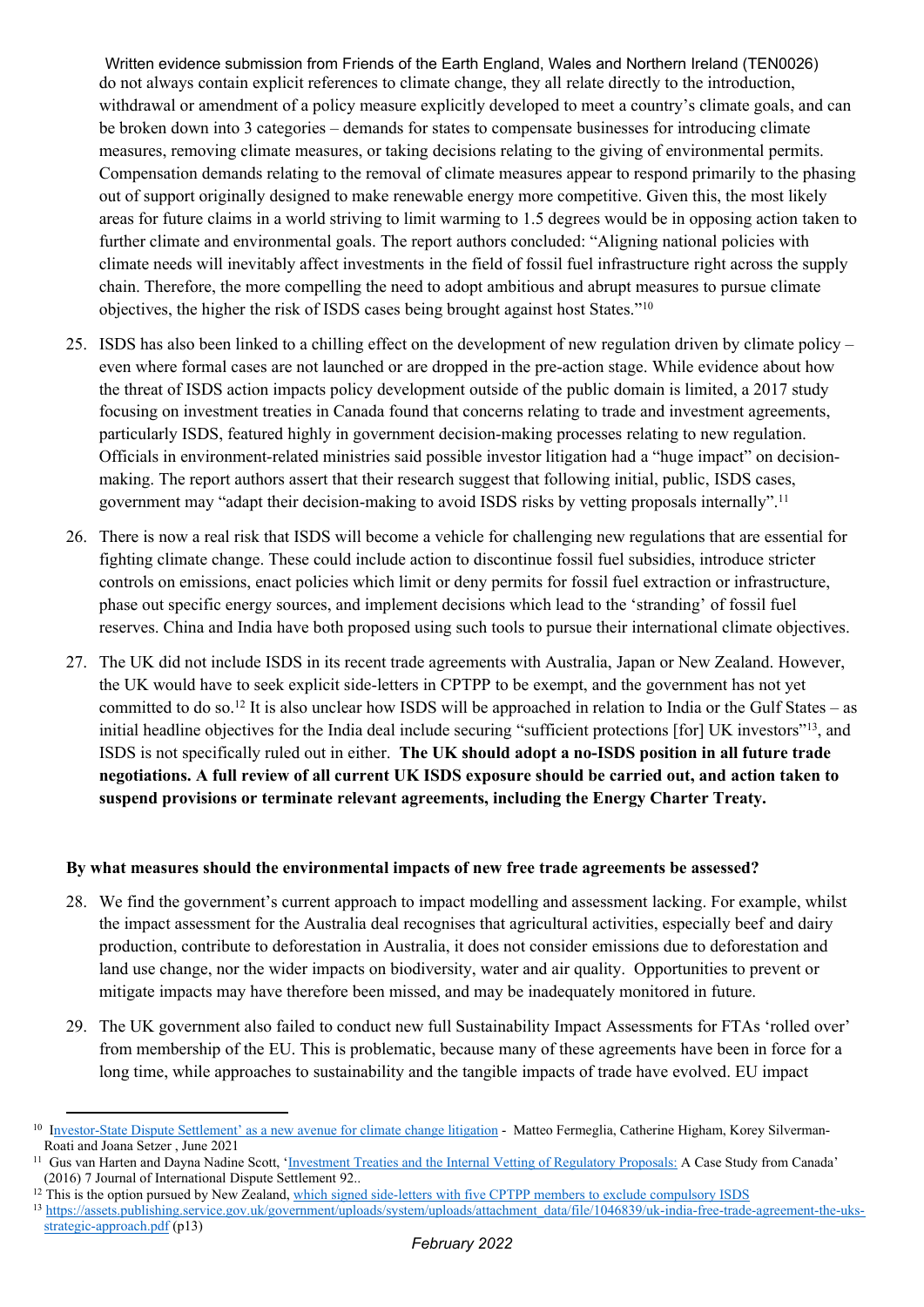Written evidence submission from Friends of the Earth England, Wales and Northern Ireland (TEN0026) assessments, particularly for the oldest deals, were limited in scope and have proven unable to anticipate the ways in which shifts in international trade and investment patterns might influence the environmental impacts of specific deals.

- 30. Full environmental and sustainability impact assessments should be carried out for all new trade deals. These should assess the fit between FTA outcomes and domestic UK aims – hence the economic benefits of the trade deal should be analysed in the context of the UK's commitment to achieve net zero by 2050, and the transition it is pursuing to reach that target.
- 31. In their current form impact assessments have little influence over trade agreements. They often occur whilst negotiations are ongoing, rather than in advance of negotiations, severely limiting their ability to influence the content of agreements. However, comprehensive and independent impact assessment, both prior to and following negotiations, will be essential for delivering climate-friendly trade. The EU model offers a good starting place for the UK model, which currently fails to comprehensively address climate issues at all.

## **How effective is the Government's engagement with international forums to ensure that there is a broad consensus among its trading partners on how to align trade with environmental issues?**

- 32. The level of government engagement with the international trade and environmental policy alignment debate is unclear. While the UK delegation has offered tacit support to a few initiatives, it feels like a follower than a leader at the moment. There are two clear areas where the UK could participate more actively in the debate and lead on action to develop new solutions.
- 33. **A climate waiver at the WTO**: Trade rules can shrink the range of policy options open to nations seeking to tackle climate change, by leaving environmental policies open to challenge on the grounds of discriminations and trade restrictiveness, even where their key aim is to support a fair transition towards a more sustainable economy and meet other international commitments.
- 34. Analysis commissioned by the International Chamber of Commerce suggests that a number of measures by nations taken to meet NDCs may conflict with restrictions contained within FTAs. Actions such as Venezuela's decision to ban the import of incandescent bulbs and moves in India and South Africa to reduce taxes on energy-efficient appliances were identified as open to challenge<sup>14</sup>. As a result, the report compiled by the Economist Intelligence Unit concluded: "to truly align the global climate and trade architecture, we recommend discussing the introduction of a 'climate waiver' that would permit countries to impose traderestrictive climate policy response measures that are in line with Paris Agreement obligations."<sup>15</sup>
- 35. The UK has already committed to a number of measures to meet domestic net-zero commitments, including the phase-out of petrol and diesel vehicles by 2030, increased investment in wind power and infrastructure for electric vehicles, the incentivisation and installation of low-carbon heating, and the decarbonisation of industry. Implementation of these measures is likely to require subsidies. These would have to be notified at the WTO and could all be subject to challenge.
- 36. The UK government should therefore support reform of WTO rules and actively champion the introduction of a climate waiver, to ensure that countries are able to transition towards more sustainable economies and take action to meet NDCs and domestic goals.
- 37. **An end to all fossil fuel subsidies:**. Despite G20 commitments to phase out "inefficient fossil-fuel subsidies that encourage wasteful consumption", support for fossils fuels has remained nominally unchanged over the past decade - US\$159 billion in 2020 compared to US\$162 billion in 2010<sup>16</sup>.

<sup>&</sup>lt;sup>14</sup> [Climate](https://iccwbo.org/content/uploads/sites/3/2019/03/icc-report-trade-and-climate-change.pdf) [Change](https://iccwbo.org/content/uploads/sites/3/2019/03/icc-report-trade-and-climate-change.pdf) [and](https://iccwbo.org/content/uploads/sites/3/2019/03/icc-report-trade-and-climate-change.pdf) [Trade](https://iccwbo.org/content/uploads/sites/3/2019/03/icc-report-trade-and-climate-change.pdf) [Agreements](https://iccwbo.org/content/uploads/sites/3/2019/03/icc-report-trade-and-climate-change.pdf) - Friends or Foes, 2019

<sup>&</sup>lt;sup>15</sup> [Climate](https://iccwbo.org/content/uploads/sites/3/2019/03/icc-report-trade-and-climate-change.pdf) [Change](https://iccwbo.org/content/uploads/sites/3/2019/03/icc-report-trade-and-climate-change.pdf) [and](https://iccwbo.org/content/uploads/sites/3/2019/03/icc-report-trade-and-climate-change.pdf) [Trade](https://iccwbo.org/content/uploads/sites/3/2019/03/icc-report-trade-and-climate-change.pdf) [Agreements](https://iccwbo.org/content/uploads/sites/3/2019/03/icc-report-trade-and-climate-change.pdf) – Friends or Foes, 2019

<sup>&</sup>lt;sup>16</sup> [Update](https://www.oecd.org/g20/topics/climate-sustainability-and-energy/OECD-IEA-G20-Fossil-Fuel-Subsidies-Reform-Update-2021.pdf) [on](https://www.oecd.org/g20/topics/climate-sustainability-and-energy/OECD-IEA-G20-Fossil-Fuel-Subsidies-Reform-Update-2021.pdf) [recent](https://www.oecd.org/g20/topics/climate-sustainability-and-energy/OECD-IEA-G20-Fossil-Fuel-Subsidies-Reform-Update-2021.pdf) [progress](https://www.oecd.org/g20/topics/climate-sustainability-and-energy/OECD-IEA-G20-Fossil-Fuel-Subsidies-Reform-Update-2021.pdf) [in](https://www.oecd.org/g20/topics/climate-sustainability-and-energy/OECD-IEA-G20-Fossil-Fuel-Subsidies-Reform-Update-2021.pdf) [reform](https://www.oecd.org/g20/topics/climate-sustainability-and-energy/OECD-IEA-G20-Fossil-Fuel-Subsidies-Reform-Update-2021.pdf) [of](https://www.oecd.org/g20/topics/climate-sustainability-and-energy/OECD-IEA-G20-Fossil-Fuel-Subsidies-Reform-Update-2021.pdf) [inefficient](https://www.oecd.org/g20/topics/climate-sustainability-and-energy/OECD-IEA-G20-Fossil-Fuel-Subsidies-Reform-Update-2021.pdf) [fossil-fuel](https://www.oecd.org/g20/topics/climate-sustainability-and-energy/OECD-IEA-G20-Fossil-Fuel-Subsidies-Reform-Update-2021.pdf) [subsidies](https://www.oecd.org/g20/topics/climate-sustainability-and-energy/OECD-IEA-G20-Fossil-Fuel-Subsidies-Reform-Update-2021.pdf) [that](https://www.oecd.org/g20/topics/climate-sustainability-and-energy/OECD-IEA-G20-Fossil-Fuel-Subsidies-Reform-Update-2021.pdf) [encourage](https://www.oecd.org/g20/topics/climate-sustainability-and-energy/OECD-IEA-G20-Fossil-Fuel-Subsidies-Reform-Update-2021.pdf) [wasteful](https://www.oecd.org/g20/topics/climate-sustainability-and-energy/OECD-IEA-G20-Fossil-Fuel-Subsidies-Reform-Update-2021.pdf) [consumption](https://www.oecd.org/g20/topics/climate-sustainability-and-energy/OECD-IEA-G20-Fossil-Fuel-Subsidies-Reform-Update-2021.pdf), OECD 2021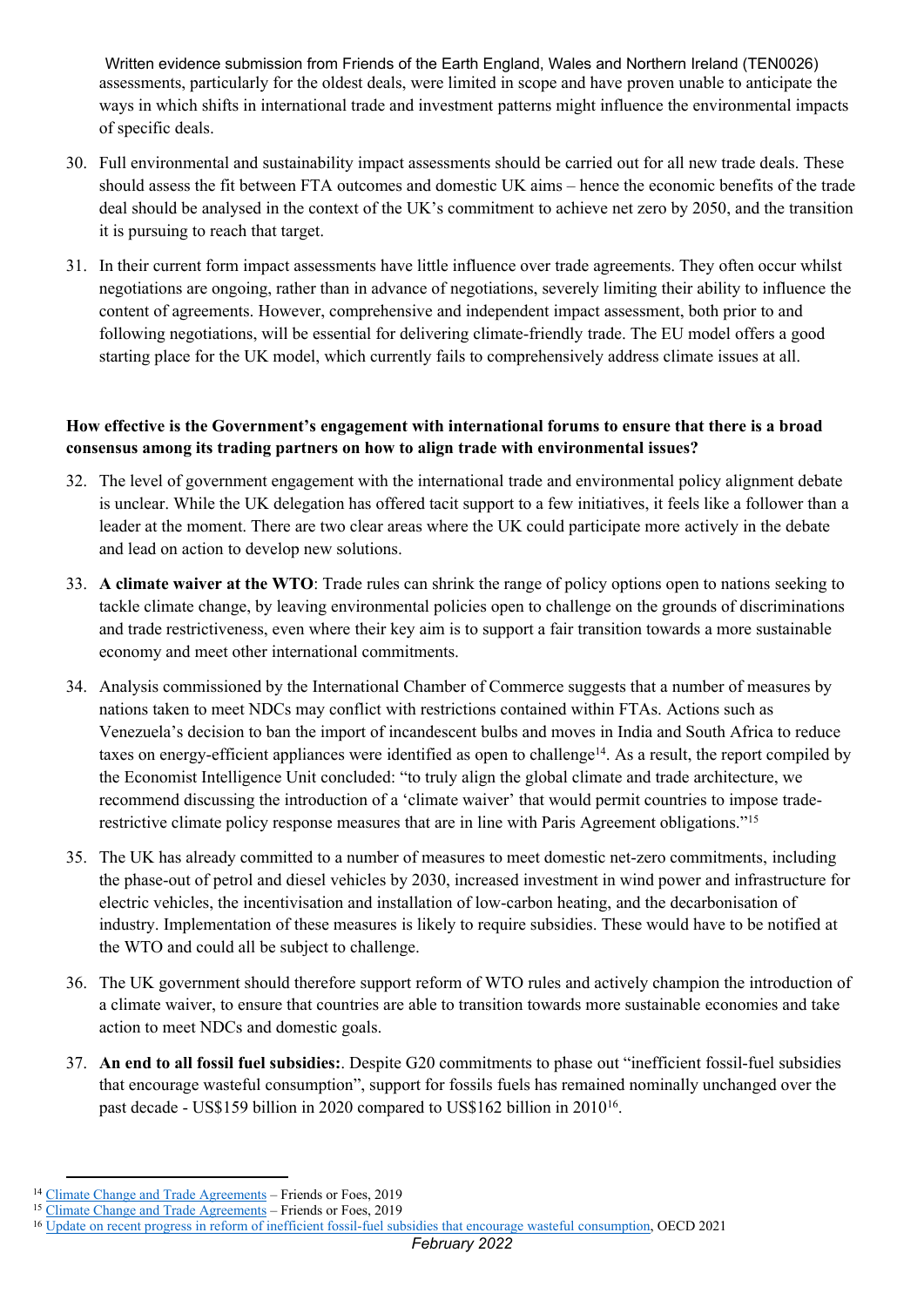Written evidence submission from Friends of the Earth England, Wales and Northern Ireland (TEN0026)

- 38. WTO rules which provide other nations with the option to retaliate if they believe that domestic subsidies adversely affect their own production or exports have been used regularly to challenge moves towards more sustainable economies. Forty-one unilateral trade remedy investigations in the renewable energy sector were initiated between 2008 and 2014 under these rules. However, during the same period none were used against fossil fuel production subsidies<sup>17</sup>. This imbalance is already a source of concern for nations including New Zealand, which has taken on a lead role in advocating for the reform of fossil fuel subsidies through the Friends of Fossil Fuel Subsidy Reform (FFSR) group and the Agreement on Climate Change, Trade and Sustainability (ACCTS).
- 39. The UK government should speak out against the current focus on 'inefficient' subsidies, and champion moves to bring all fossil fuel subsidies to an end, while increasing policy space for the support of truly renewable energy. At the same time the government should seek to separate the debate on shifting fossil fuel subsidies towards renewable energy from that on liberalisation relating to green goods.

## **What can the UK learn from how other countries' experiences of aligning trade and environmental policies? How have other countries innovated in this area? [and] What opportunities are there for the Government to innovate to create more opportunities for "green" goods and services to export, to decarbonise and green supply chains?**

- 40. It will be key that any positive action is preceded and underpinned by elimination, limitation and mitigation of negative externalities. Without the steps outlined above to ensure that trade does not stand in the way of effective action nor reward regression in environmental standards, practical incentives can only drive piecemeal action, not the scale and urgency of change needed. Given that caveat, the following three practical steps – taken as part of an agreed, published, cross government trade strategy, and supported by improvements to the domestic trade scrutiny and stakeholder engagement process - could support and incentivise the development and exchange of greener goods and services:
- 41. **Binding and enforceable environmental commitments:** Environmental commitments in trade agreements are rarely binding in the same way as other clauses, both in terms of the language used and the ability of partners to raise formal disputes under dispute settlement mechanisms in cases of non-compliance. For example, in the environment chapter of the EU-Canada (and the transitioned UK-Canada) agreement, parties agree to: "promote", "enhance coordination on", and engage in "dialogue and cooperation on" environmental commitments, and "recognise" each other's right to set environmental priorities. But this language is ineffective, if the aim is to ensure that trade agreements genuinely support these environmental commitments: the text provides no concrete commitments, no monitoring system through which non-compliance might be identified, no timeframes for completing required action, and no sanctions for failing to meet commitments. Parties cannot complain about non-compliance with even these nebulous aims via the dispute settlement mechanism, as the environment chapter is explicitly carved out.
- 42. All FTA texts should include a 'climate clause' a binding provision committing all parties to progressing their commitments under the Paris Agreement. Such a clause could build upon the approach taken in the EU-UK Trade and Cooperation Agreement<sup>18</sup> and should ensure that parties can take action under the FTA when the aims of the Paris Agreement are undermined by a partner nation. Any environmental commitments made within FTA texts should be expressed in enforceable language and subject to the full Dispute Settlement Mechanism.
- 43. **Support for trade partners to achieve shared environmental aims:** Where appropriate, preparations for trade negotiations should include support for countries to ratify and implement key environmental agreements and for domestic capacity to be built in areas such as the production of green technologies. In some

<sup>&</sup>lt;sup>17</sup> [Climate](https://www.linklaters.com/en/insights/blogs/tradelinks/climate-change-and-energy-subsidies-is-there-a-role-for-the-wto) [Change](https://www.linklaters.com/en/insights/blogs/tradelinks/climate-change-and-energy-subsidies-is-there-a-role-for-the-wto) [and](https://www.linklaters.com/en/insights/blogs/tradelinks/climate-change-and-energy-subsidies-is-there-a-role-for-the-wto) [Energy](https://www.linklaters.com/en/insights/blogs/tradelinks/climate-change-and-energy-subsidies-is-there-a-role-for-the-wto) [Subsidies:](https://www.linklaters.com/en/insights/blogs/tradelinks/climate-change-and-energy-subsidies-is-there-a-role-for-the-wto) [Is](https://www.linklaters.com/en/insights/blogs/tradelinks/climate-change-and-energy-subsidies-is-there-a-role-for-the-wto) [There](https://www.linklaters.com/en/insights/blogs/tradelinks/climate-change-and-energy-subsidies-is-there-a-role-for-the-wto) [a](https://www.linklaters.com/en/insights/blogs/tradelinks/climate-change-and-energy-subsidies-is-there-a-role-for-the-wto) [Role](https://www.linklaters.com/en/insights/blogs/tradelinks/climate-change-and-energy-subsidies-is-there-a-role-for-the-wto) [for](https://www.linklaters.com/en/insights/blogs/tradelinks/climate-change-and-energy-subsidies-is-there-a-role-for-the-wto) [the](https://www.linklaters.com/en/insights/blogs/tradelinks/climate-change-and-energy-subsidies-is-there-a-role-for-the-wto) [WTO?](https://www.linklaters.com/en/insights/blogs/tradelinks/climate-change-and-energy-subsidies-is-there-a-role-for-the-wto) - Linklaters

<sup>&</sup>lt;sup>18</sup> See articles Title II - COMPROV.12, Title III - INST.35.4, and Title XI – article 8.5

*February 2022*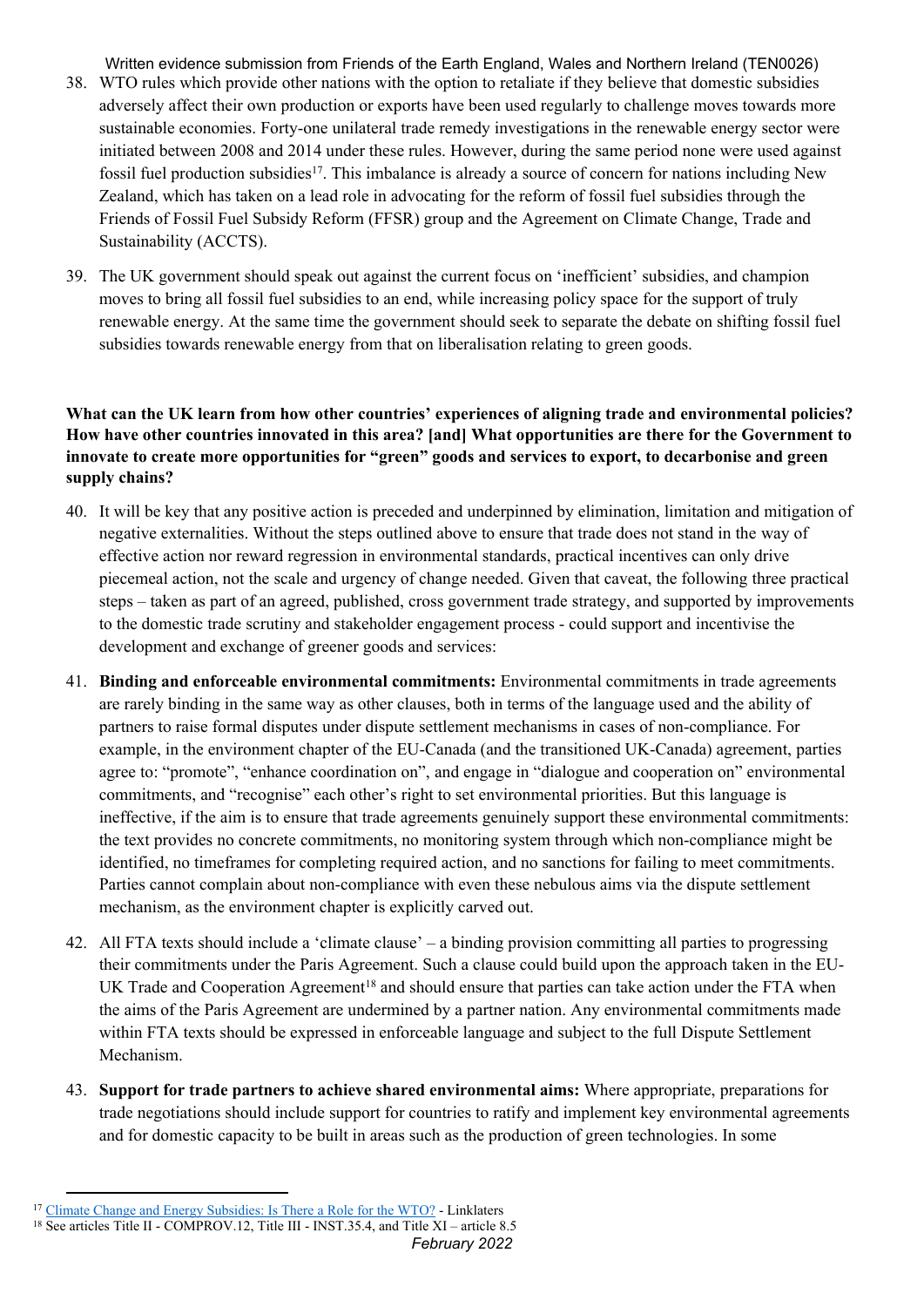Written evidence submission from Friends of the Earth England, Wales and Northern Ireland (TEN0026) circumstances, for example where there are significant disparities in wealth, countries should be offered access to UK markets without negotiating a trade agreement, so that there is no requirement for reciprocity.

- 44. Widespread access to green technologies is crucial to meet the Paris Agreement goal of limiting the increase in global temperatures to well below 2 degrees Celsius. This will require considerable technology transfer from North to South because 90% of the increase in global carbon emissions until 2050 is expected to occur in the developing world, while the vast majority of low-carbon technologies are still invented in developed countries. Japan, the US, Germany, South Korea, and France together account for 75% of the low-carbon inventions patented globally from 2005 to 2015. 21 international trade rules contain provisions ostensibly aimed at preventing what is seen as 'protectionist' behaviour. However, in recent years, it has become apparent that in practice these provisions are often at odds with the measures needed to promote and disseminate green technologies. The UK should therefore support the development of a climate waiver at the WTO to provide the policy space for nations to develop such technologies.
- 45. **Action on supply chains:** Provisions on due diligence obligations should be included in FTAs to ensure that businesses must assess, address and report the environmental, climate and human rights impacts of their operations.
- 46. The UK should enact due diligence legislation to ensure the UK's commodity supply chains are responsible for zero deforestation and introduce stronger regulations to protect ecosystems domestically and overseas. This legislation should be broadened over time to address all key environmental and human rights risks, and its scope increased beyond key commodities to cover all goods, investments and impacts, to catalyse action to support the required reduction in our global footprint.
- 47. Green 'solutions' to the emissions crisis are likely to reinforce the current imbalance of power globally, because access to and benefit from greener goods is unevenly distributed. A UK trade policy incorporating climate justice would attempt to embed equity into trade and investment relationships, ensuring that the most vulnerable shouldn't bear the burden of trade regimes and the needs of richer nations any longer. It would aim to address, rather than exacerbate economic imbalances, increase global capacity and resilience to respond to climate change, and support trade partners to achieve their NDCs in ways that benefit their populations.

# **To what extent is the UK's trade policy keeping up with demands from consumers on issues such as sustainability, deforestation, eco-labelling and greener supply chains?**

- 48. Progress on the UK's international biodiversity and climate aims and the global Sustainable Development Goals is undermined by trade that exports our environmental footprint. Currently, 46% of UK consumption emissions are estimated to occur overseas – and these are increasing as a proportion of the UK's contribution to global greenhouse gas emissions<sup>19</sup>. The overseas land footprint required to meet UK demand for just 7 key commodities (including beef, timber, soy and palm oil) is equal to 88% of the UK's total land area<sup>20</sup>. However, action to measure these impacts throughout UK supply chains is lagging.
- 49. UK trade currently goes against the wishes of UK consumers by allowing increased imports of products that do not meet domestic high environmental, food, animal welfare and public health standards, such as via the Australia-UK trade deal. These wishes of the public were expressed in the 1 million signatures to the NFU's petition in 2020, and in the National Trade Conversation surveys organised by Which?. According to the survey conducted by Which?, 84% of consumers think that the UK should make sure that environmental standards applicable in the UK also apply to imported food. This shows a widespread support for the agreement of core UK domestic environmental standards.
- 50. **The UK must develop and improve mechanisms to monitor outsourced emissions, and lay out how UK standards will be protected. The government must adopt a significant share of the responsibility for**

<sup>19</sup> [Thriving](https://www.wwf.org.uk/sites/default/files/2021-07/Summary_thriving_within_%20our_planetary_%20means_FINAL.pdf) [within](https://www.wwf.org.uk/sites/default/files/2021-07/Summary_thriving_within_%20our_planetary_%20means_FINAL.pdf) [planetary](https://www.wwf.org.uk/sites/default/files/2021-07/Summary_thriving_within_%20our_planetary_%20means_FINAL.pdf) [means](https://www.wwf.org.uk/sites/default/files/2021-07/Summary_thriving_within_%20our_planetary_%20means_FINAL.pdf), WWF, 2021

<sup>&</sup>lt;sup>20</sup> [Thriving](https://www.wwf.org.uk/sites/default/files/2021-07/Summary_thriving_within_%20our_planetary_%20means_FINAL.pdf) [within](https://www.wwf.org.uk/sites/default/files/2021-07/Summary_thriving_within_%20our_planetary_%20means_FINAL.pdf) [planetary](https://www.wwf.org.uk/sites/default/files/2021-07/Summary_thriving_within_%20our_planetary_%20means_FINAL.pdf) [means](https://www.wwf.org.uk/sites/default/files/2021-07/Summary_thriving_within_%20our_planetary_%20means_FINAL.pdf), WWF, 2021